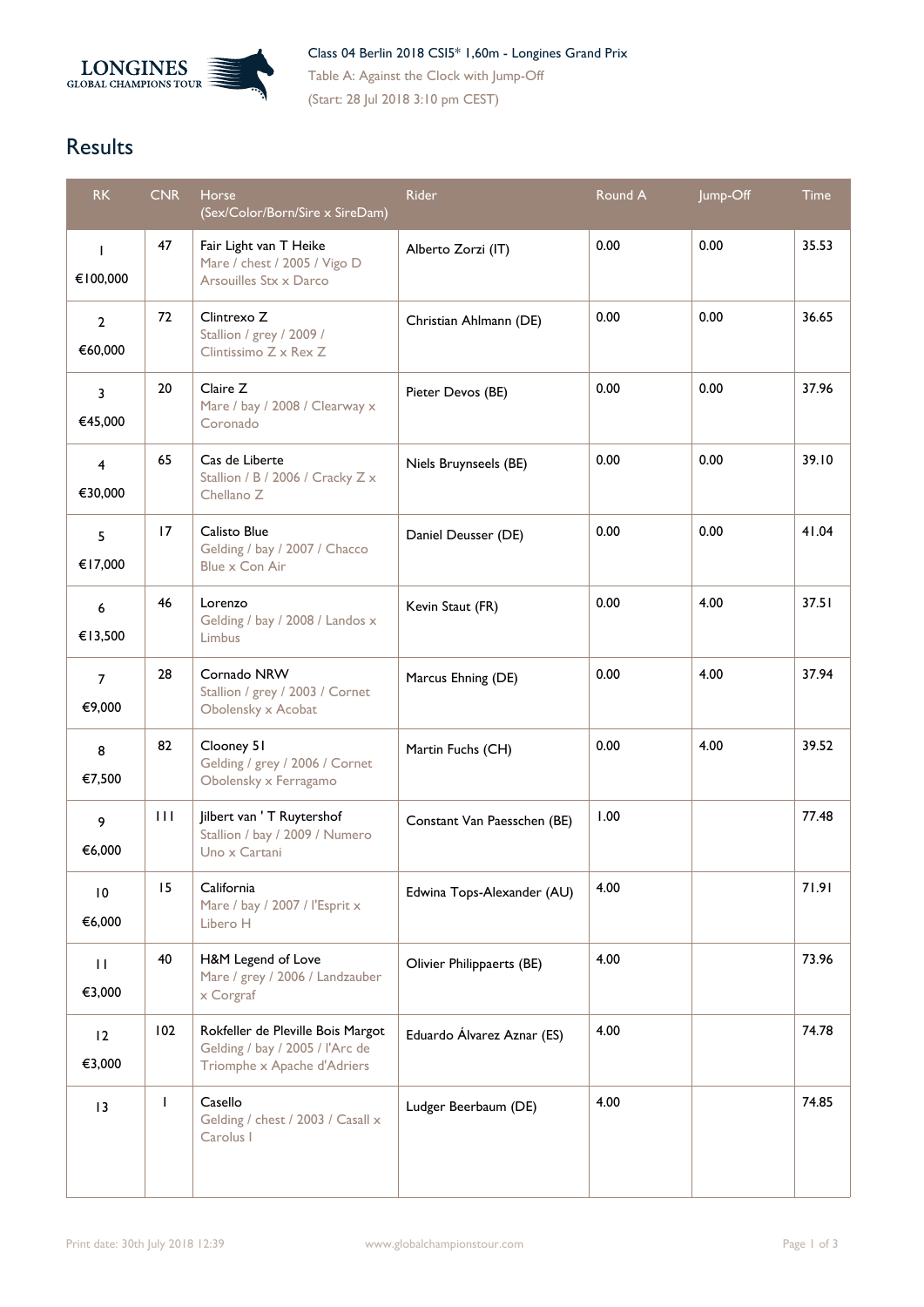

## Class 04 Berlin 2018 CSI5\* 1,60m - Longines Grand Prix

Table A: Against the Clock with Jump-Off

(Start: 28 Jul 2018 3:10 pm CEST)

| <b>RK</b>   | <b>CNR</b>     | Horse<br>(Sex/Color/Born/Sire x SireDam)                                              | <b>Rider</b>                           | Round A | Jump-Off | Time  |
|-------------|----------------|---------------------------------------------------------------------------------------|----------------------------------------|---------|----------|-------|
| 4           | 21             | Eis Isaura<br>Mare / chest / 2008 / Tinka's Boy<br>x Darco                            | Cameron Hanley (IE)                    | 4.00    |          | 75.01 |
| 15          | 10             | Cordess<br>Stallion / grey / 2006 / Clinton x<br>Heartbreaker                         | Christian Kukuk (DE)                   | 4.00    |          | 75.50 |
| 16          | 109            | Glock's Cognac Champblanc<br>Gelding / grey / 2003 / Clearway<br>x Caretino 2         | Gerco Schröder (NL)                    | 5.00    |          | 77.34 |
| 17          | 68             | Lapuccino 2<br>Gelding / SCHIS / 2008 / Livello<br>X                                  | Michael G Duffy (IE)                   | 5.00    |          | 77.36 |
| 8           | 4 <sub>1</sub> | Miebello<br>Gelding / grey / 2004 / Flyinge<br>Quite Easy 958 x Cardento 933          | Mark McAuley (IE)                      | 8.00    |          | 72.02 |
| $ 9\rangle$ | 90             | <b>RMF Bella Baloubet</b><br>Stallion / grey / 2001 / Baloubet<br>du Rouet x Landadel | Denis Lynch (IE)                       | 8.00    |          | 72.39 |
| 20          | 37             | Emerald<br>Stallion / chest / 2004 / Diamant<br>de Semilly x Carthago Z               | Harrie Smolders (NL)                   | 8.00    |          | 73.20 |
| 21          | 86             | Evert<br>Gelding / bay / 2009 / Amadeus x<br>Indoctro                                 | Karel Cox (BE)                         | 8.00    |          | 75.33 |
| 22          | 4              | Sultan de Beaufour<br>Gelding / bay / 2006 / Cardento<br>x For Pleasure               | Simon Delestre (FR)                    | 8.00    |          | 75.52 |
| 23          | 8              | Calder<br>Gelding / grey / 2009 / Casall x<br>Coriano                                 | Romain Duguet (CH)                     | 8.00    |          | 76.10 |
| 24          | 25             | Inferno<br>Gelding / chest / 2007 / Incolor<br>(old) x Italic Des Salines (SF)        | Yuri Mansur Guerios (BR)               | 9.00    |          | 77.09 |
| 25          | 83             | <b>First Devision</b><br>Gelding / bay / 2005 / Andiamo x<br>Perhaps v. Molenvondel   | Sheikh Ali Bin Khalid Al Thani<br>(QA) | 9.00    |          | 78.58 |
| 26          | 62             | <b>BSC Skipper</b><br>Gelding / black / 2004 /<br>Stolzenberg x Lord Liberty          | Holger Wulschner (DE)                  | 9.00    |          | 78.99 |
| 27          | 75             | Capetown<br>Gelding / bay / 2003 / Oklund x<br>Carlino                                | Wout-Jan van der Schans (NL)           | 12.00   |          | 74.66 |